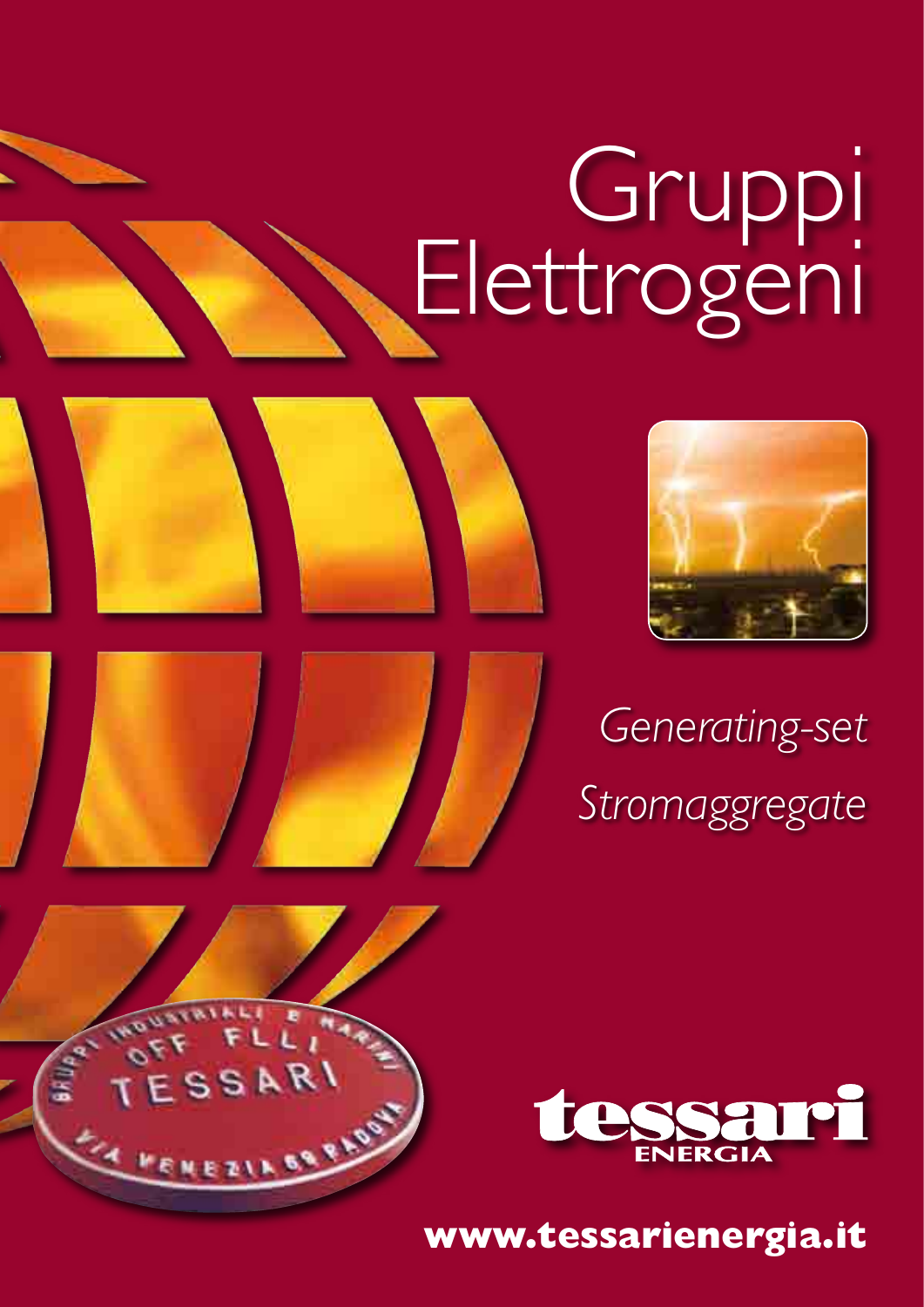

Combustibili alternativi Alternative fuels



Produzione continua Continuos power



Uso stand-by Stand-by service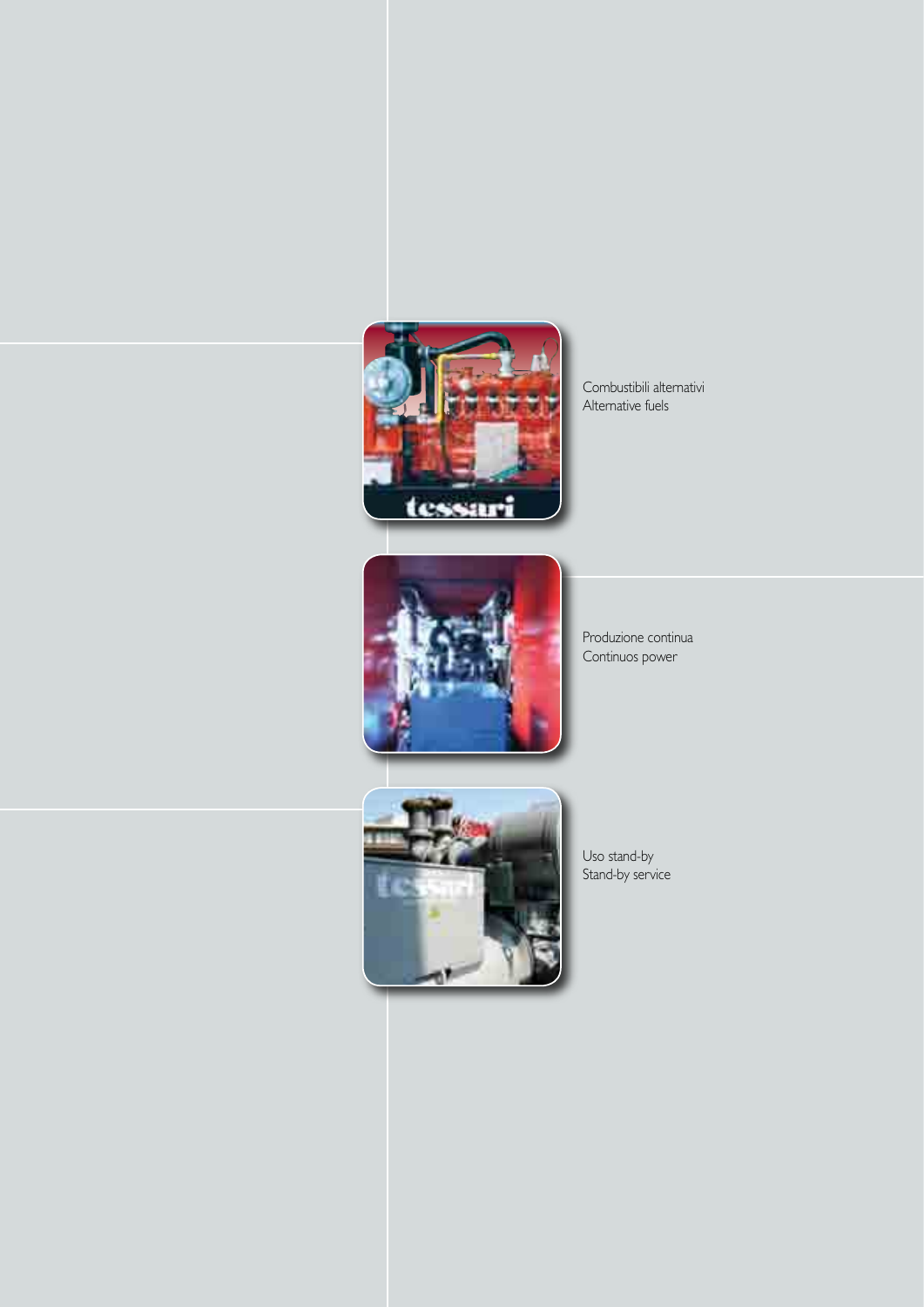# Gruppi Elettrogeni

## *Generating-set Stromaggregate*

L'uomo è nato per l'azione, come il fuoco tende verso l'alto e la pietra verso il basso.

(Voltaire)

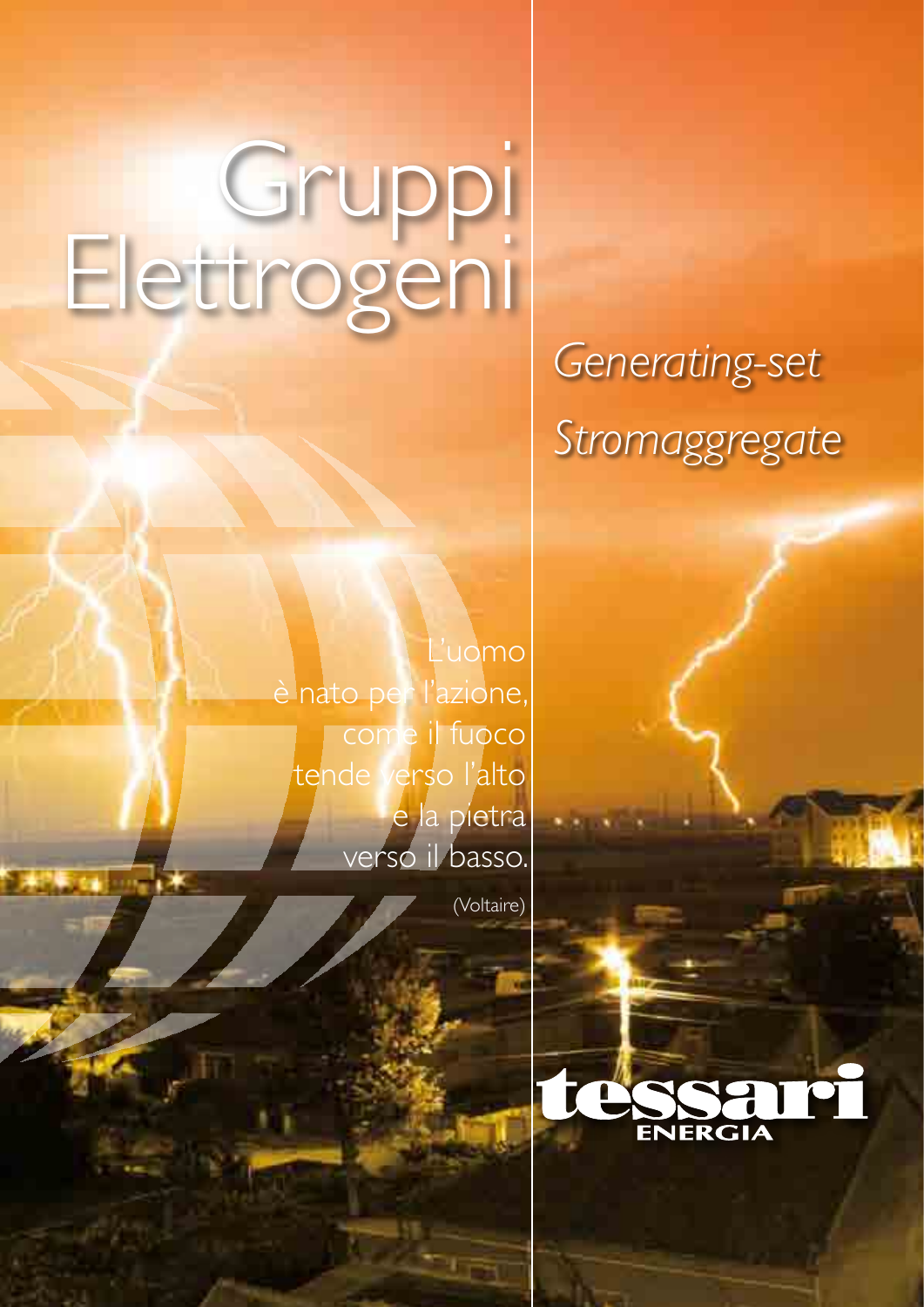# Più energia dalle fonti di Energia.

### More energy from energy sources.







La scelta migliore in termini di Qualità, Risparmio, Sicurezza.

The better choice in terms of Quality, Savings and Safety.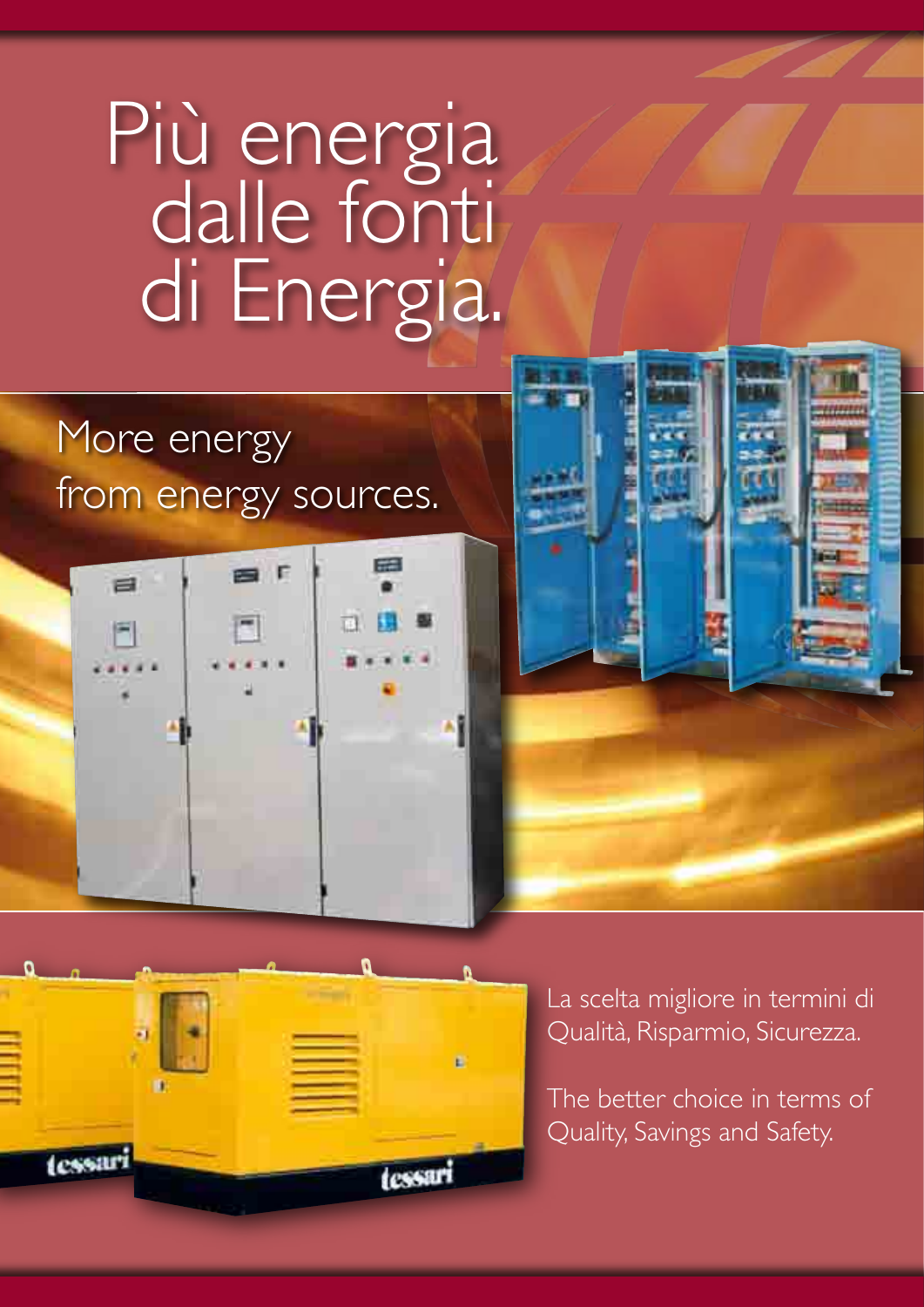

**Ecologia** e risparmio energetico.

Ecology and energy saving.

Umwelt und Energie Ersparnis.



- Gruppo Elettrogeno da 1312 kW Motore MTU 12V - 4000 - G21
- 1312 kW Gen-set with MTU engine 12V - 4000 - G21
	- Gruppo Elettrogeno 1000 kW con motore PERKINS 4012 TWG2 • 1000 kW Gen-set
	- with PERKINS engine 4012 TWG2



• Gruppo Elettrogeno 456 kW con motore VOLVO 1642 GE • 456 kW Gen-set with VOLVO engine 1642 GE



- Gruppo Elettrogeno 570 kW con motore IVECO VECTOR 8TE2
- 570 kW Gen-set with IVECO engine VECTOR 8TE2

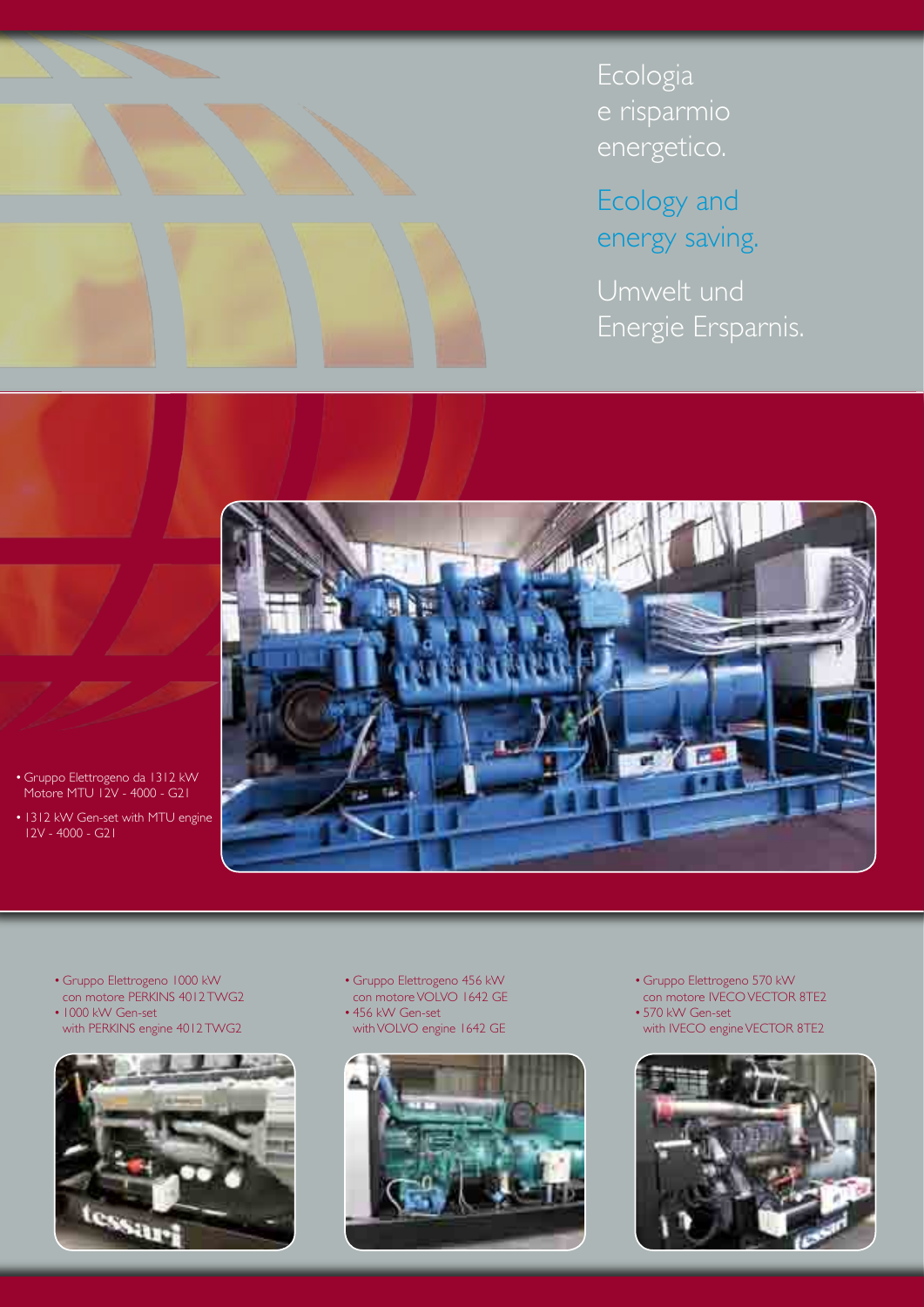• Gruppo Elettrogeno con motore CUMMINS, 16 cilindri a V, raffreddati ad acqua. Potenza elettrica 1024 kW. a cosfi Ø 0,8.

• Gen-set with CUMMINS engine 16 cylinders V, water-cooled Electric power 1024 kW. power factor 0,8.



tessari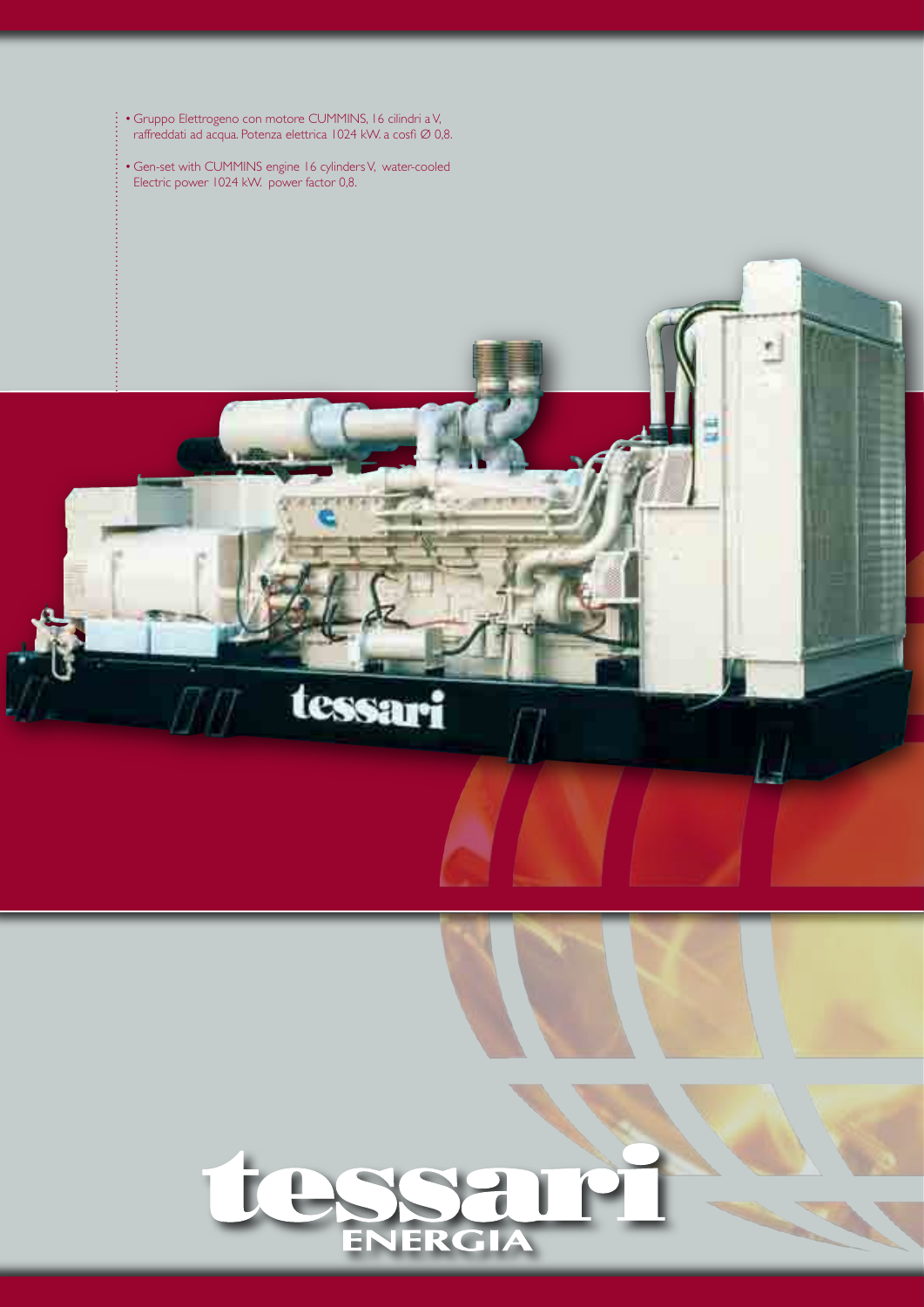#### Gruppi elettrogeni raffreddati ad Acqua o ad Aria

Dal 1950 la Società TESSARI è presente nel settore dei Gruppi Elettrogeni delle applicazioni industriali e civili dagli anni '80 anche in quello della Cogenerazione. In entrambi i settori occupa una posizione leader, per il cospicuo patrimonio accumulato in decenni di ricerche e di attività nell'impiego di combustibili alternativi al gasolio, per la produzione di energia. La lunga e sistematica collaborazione con istituti universitari e con enti di ricerca testimonia il livello qualitativo della nostra produzione.

La nostra Società vanta inoltre un indiscusso primato in Italia e in Europa nella tecnologia della utilizzazione dei Gas combustibili nei motori a ciclo Diesel. Case costruttrici di motori ed enti operanti nel settore energia in campo Nazionale ed Europeo si avvalgono della nostra tecnologia. Tutt'ora l'azienda si trova impegnata in un programma di sviluppo che vede riservate alla ricerca buona parte delle sue risorse. La sua posizione nel mercato è caratterizzata dall'alto livello della clientela, dalla complessità degli impianti, che vengono personalizzati in funzione delle più diversificate esigenze, e da un efficiente e qualificato servizio di assistenza in Italia e all'estero.

### Water/air-cooled genereting-set

TESSARI has been present since 1950 in the field of production of Generating Sets of industrial and civil application, and since 1980 even in the field of Co-Generation. In both fields it occupies a leader position, thanks to the remarkable technological Know-How reached during decades of research and activity for the production of energy by using alternative fuels instead of Diesel oil. The long-lasting and regular collaboration with University colleges and research institutes witnesses the qualitative level of our production. Our company boasts an unquenstionable technological primacy in Italy and Europe, for the utilization of combustible gas for the Diesel-cycle engines. Engine manufacturers and corporations operating in the Energy field, in Italy and in Europe make use of our technology. Our company is still engaged in a development program wich reserves to the research a good part of its resources. Its position in the market is distinguished for the level of the clientele, for the complexity of the equipments, that are customade according to the most different necessities, and for a qualified and efficient service in Italy and in Europe.





#### Wasser/luftgekühlte stromaggregate

Die Firma TESSARI ist seit 1950 im Sektor der Stromaggregate, der industriellen und zivilen Verwendung, und seit den achtiziger Jahren auch in dem Blockheizkraftwerke (BHKW). In beiden Sektoren hat sie eine führende Stellung erreicht, dank ihrer Jahrzentenlangen Forschungsarbeiten, und Erfahrungen, auch auf dem Gebiet der Verwendung alternativer Brennstoffe anstelle von Diesel-Öl, für die Stromenergieproduktion. Die lange und systematische Zusammenarbeit mit Universitätinstituten und mit Vorschungszentren zeugt von dem hochvertigen Niveau unserer Produktion. Unsere Firma rühmt außerdem ein unbestrittenes Primat in Italien und Europa in der Technologie der Verwendung von Gas-Brennstoffe in Dieselmotoren. Hersteller von Motoren und Unternehmen, die im Stromenergie-Sektor arbeiten, sei es in Italien oder in Europa, stützen sich auf unsere Technologie. Auch jetzt widmet sich unser Unternehmen einem Entwiklungs programm, in das es einen guten Tell seiner Mittel investiert. Die Stellung der Firma TESSARI auf dem Markt zeigt sich durch das hohe Niveau der Kundschaft, durch die Vielseitigkeit der Anlagen, die den verschiedensten Anforderungen gerecht werden, und durch einen sehr guten Kundendienst in Italien und im Ausland.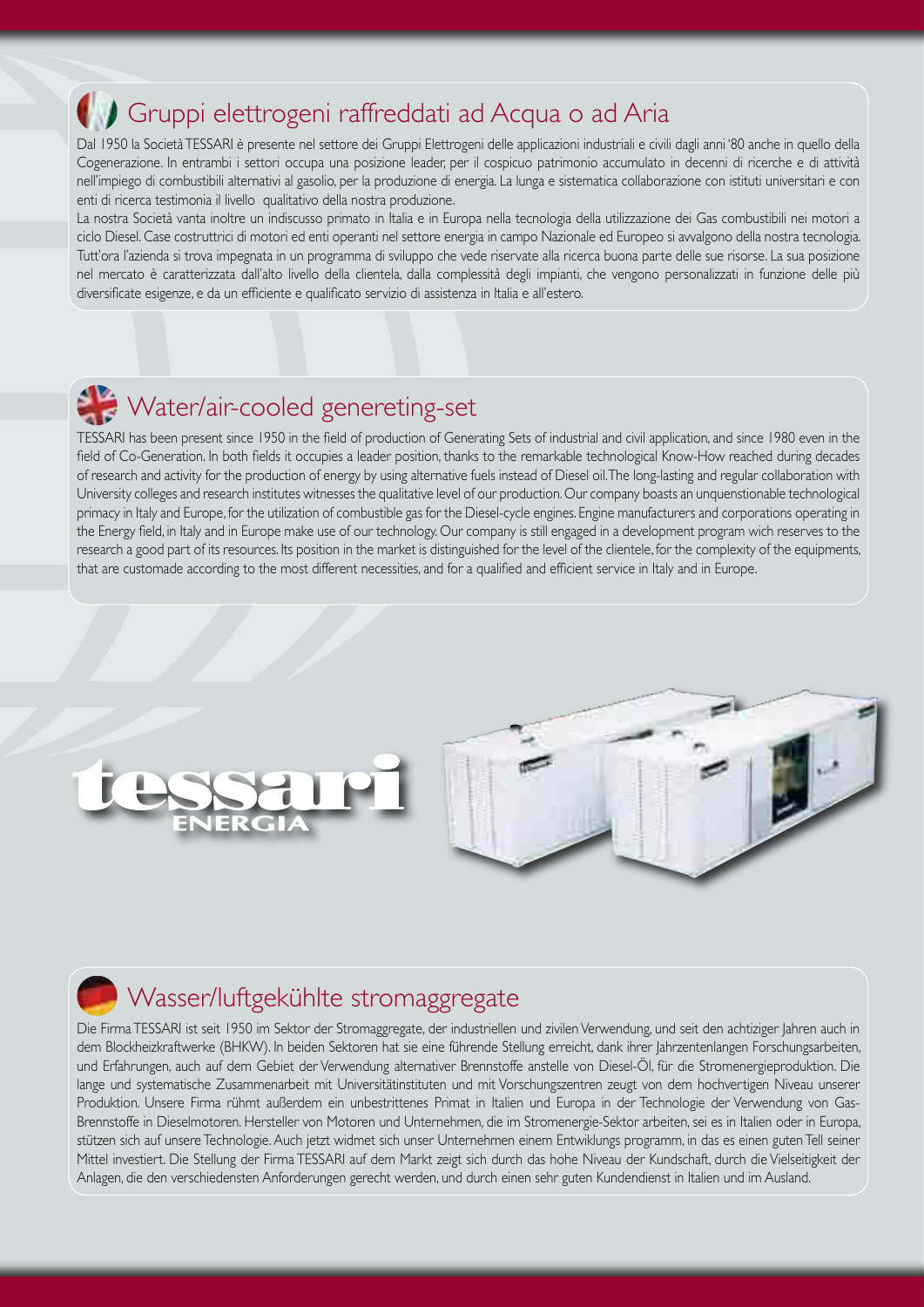

# Gruppi Elettrogeni

Più energia dalle fonti di energia

More energy from energy sources.

- Gruppo Elettrogeno con motore M.T.U. 12 cilindri a V, raffreddati ad acqua. Potenza elettrica 400 kW.
- Gen-set with M.T.U. engine 12 cylinders V, water-cooled electric output 400 kW.

- Sistema di preriscaldo
- Pre-heater system
- Rabbocco automatico olio motore
- Automatic engine oil refilling system



- Sistema di caricamento automatico del gasolio
- Automatic fuelling system



- Avviamento pneumatico
- Pneumatic starting

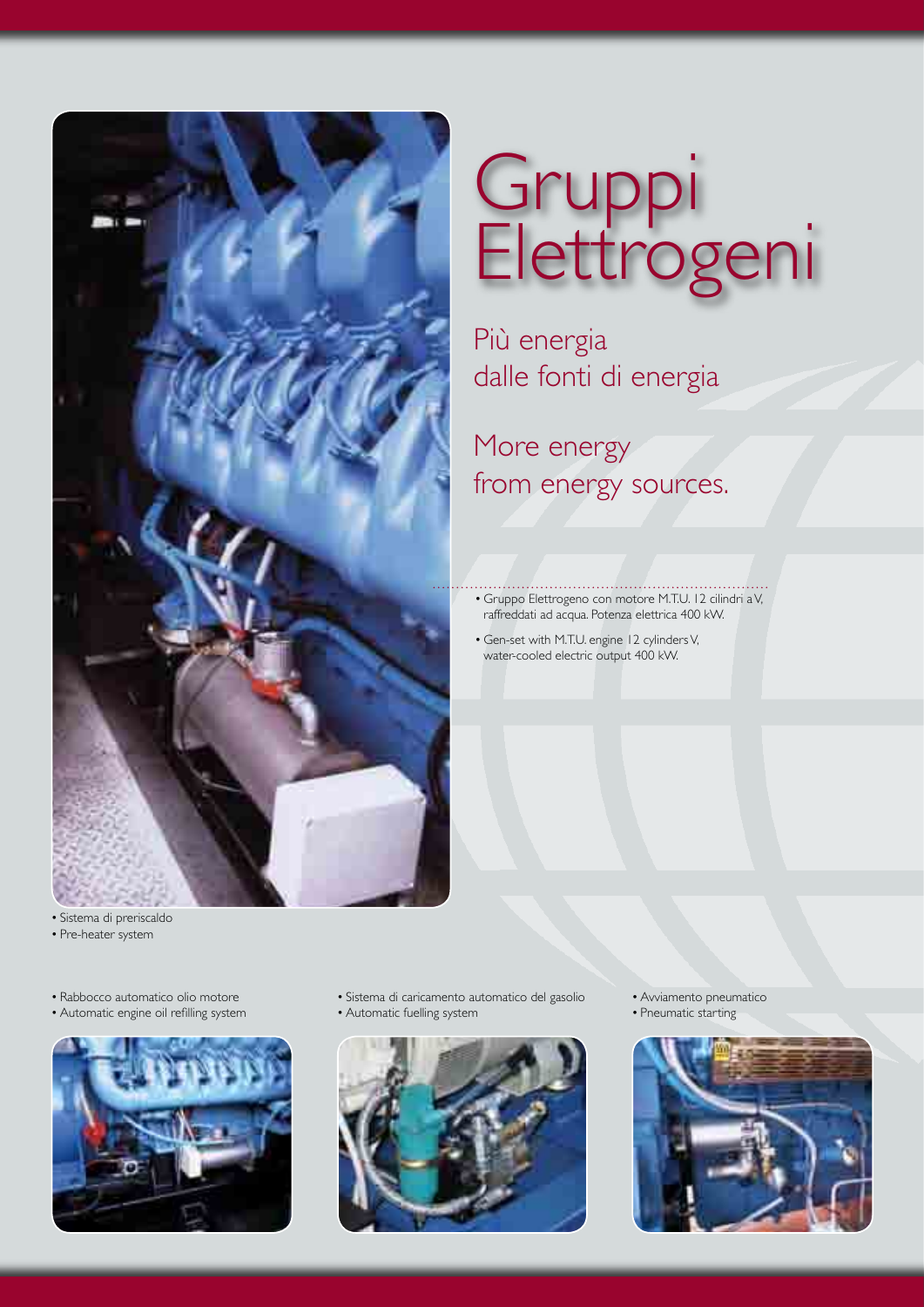- Gruppo Elettrogeno con motore DEUTZ versione semplificata.
- Gen-set with DEUTZ engine semplified version.

 $\ddotsc$ 





- Gruppo Elettrogeno insonorizzato carellato, traino veloce, con motore IVECO Diesel a 4 cilindri in linea raffreddati ad acqua. Potenza elettrica 32 kW.
- Gen-set in sound-proof canopy on fast trailer IVECO Diesel engine 4 cylinders in line water-cooled electric power 32 kW.

: • Gruppo elettrogeno 1000 kW<br>| Motore PERKINS 4012 TWG2

PERKINS Engine 4012 TWG2

• 1000 kW Gen-set



- Gruppo elettrogeno insonorizzato carellato per traino veloce. 132 kW - Motore IVECO NEF 67 TM3
- Sound proof 132 kW gen-set. IVECO engine NEF 67 TM3 with trolley for fast trucking. • Gruppo elettrogeno 1000 kW